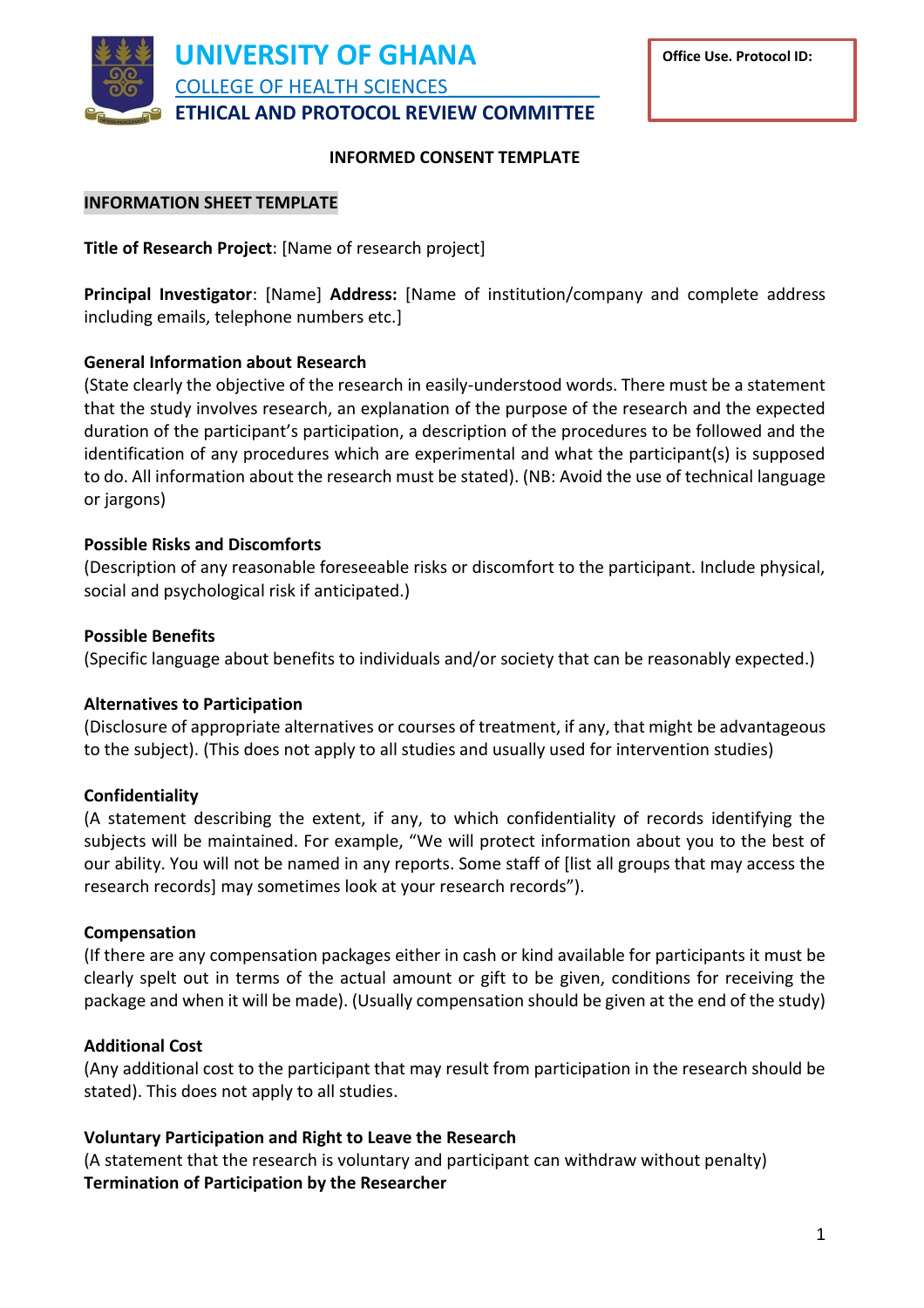(Any anticipated circumstances under which the participant's participation may be terminated by the investigator without regard to the participant's consent must be specified). *(Note: This does not apply to all studies)*

# **Notification of Significant New Findings**

(A statement that significant new findings developed during the course of the research that may relate to the participant's willingness to continue participation will be provided to the participant) *(Note: This does not apply to all studies)*

# **Contacts for Additional Information**

Give an explanation of whom to contact for answers to pertinent questions about the research and whom to contact in case of research-related injury. Give names and cell phone numbers that are accessible to the participant. Include the name and contact detail of the Administrator of the EPRC.

## **Your rights as a Participant**

(State clearly the rights of the participant partaking in the research in easily-understood words. There must be a statement that the participant in voluntarily choosing to be part of the study, s/he has the right to information (before, during and after the study), right of refusal to participate, right of refusal to discontinue at any stage/level etc. Additionally, include that; this research has been reviewed and approved by the Ethical and Protocol Review Committee [EPRC] of the College of Health Sciences, University of Ghana. If you have any questions about your rights as a research participant you can contact the EPRC Office between the hours of 8am-5pm on **+233 [030] 294 0528, +233 [030] 266 5103** or email address: **eprc@chs.edu.gh**